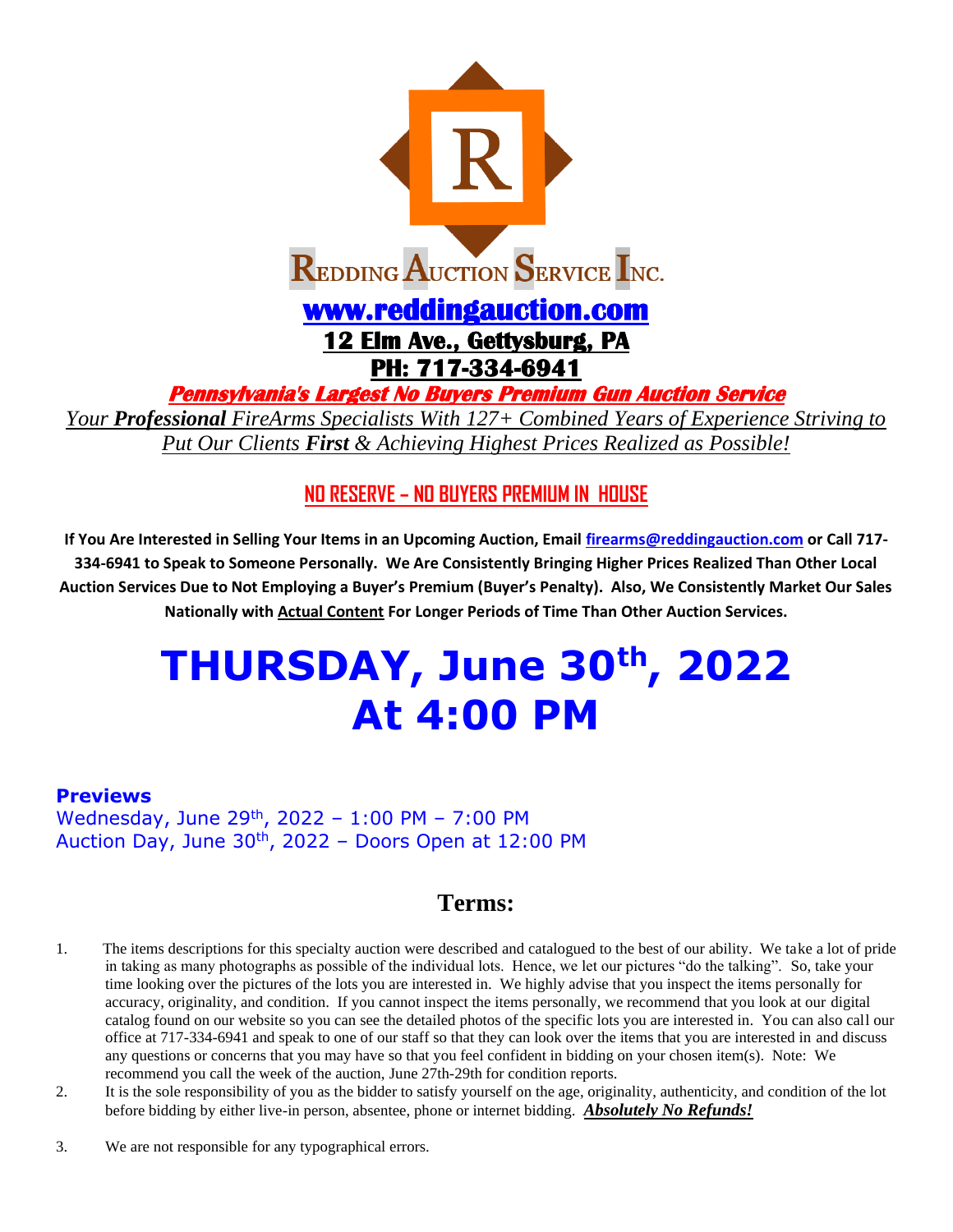## 4. **No Reserves. All Items will have new owners.**

- 5. The Auctioneer is the sole determinant of who is the successful bidder.
- 6. We offer four methods of bidding in this auction.
	- A. Live-In House You are present in person for the auction
	- B. Phone Bidding All requests for phone bidding should be made by Wednesday, June 29<sup>th</sup>, 5:00 PM EDT, prior to the auction so we can incorporate you into our phone bid schedule. Our staff will call you Two – Five lots prior to the lot that you are interested in. You will be able to hear the auctioneer so you can bid as you are here in person through our staff.
	- C. Absentee Bidding All absentee bids must be received by Wednesday, June  $29<sup>th</sup>$ , 5:00 PM EDT, prior to the auction. Our staff will bid for you just like you were live in the audience. Our Live-In House audience takes precedence, and we allow our audience to start the bidding process and then we will activate your bid if applicable unless we have more than one absentee bid on that item (i.e. We have a bid for \$500 and one at \$800, the bidding will start at \$600). A lot of times our bidder will get their items for less than the amount they left as their maximum bid. Feel confident when leaving your absentee bid.
	- D. **Internet Bidding** Internet bidding will be available through Invaluable.com and AuctionZip.com at their terms and subject to a 20% Buyer's Premium
- **Please Note:** If bidding by 6B, 6C, 6D you acknowledge all the terms and conditions of this auction and understand that we do our best to execute all bids correctly. However, errors are made at times and unforeseen technical difficulties can be an issue. In the event of such an error, at no point will the auctioneer be held liable. Once the auctioneer says "Sold" on that lot, you are the new owner. You are responsible for payment in full. Our staff will contact you One-Three days after the auction to arrange the final payment, packaging, and shipping method. (Packaging and Shipping costs are an added expense). Redding Auction Service Inc./Going Postal-Gettysburg (3<sup>rd</sup> Party Shipper) will facilitate packaging & shipping where feasible.

There is No Buyer's Premium if you bid using method A, B, and C.

7. Any/all announcements made day of sale take precedence over any printed matter

## REDDING AUCTION SERVICE INC. – PA LICENSE NO. 3819-L

| RAS Inc. has established the bidding increments for this auction in the following table: |  |
|------------------------------------------------------------------------------------------|--|
|------------------------------------------------------------------------------------------|--|

| <b>Amount</b>      | <b>Increment</b> |
|--------------------|------------------|
| $$0-$149$          | \$5 Increment    |
| \$150-\$499        | \$10 Increment   |
| \$500-\$999        | \$20 Increment   |
| \$1,000-\$9,999    | \$100 Increment  |
| \$10,000 and Above | \$200 Increment  |

#### **Lots:**

- 1. Wyandotte Doodle Bug, Key Wind Mechanical Toy in Original Complete Operating Condition
- 2. Japan Grand PA's New Car in New Old Stock Condition Missing Box Top
- 3. Hubley Cast Aluminum Folding Airplane in Original Paint #495
- 4. Marx Climbing Caterpillar #5 in Original Working Condition
- 5. Marx Busy Miners Complete in Working Condition
- 6. Hubley 1950's Era Farm Tractor w/Loader in Original Condition
- 7. Pair of Arcade Cast Banks Buffalo & Lion
- 8. Arcade Billiken Bank w/Original Paint & 1940's Recast Hubley Indian Chief Bank
- 9. Hubley 1968 Recast Political Banks Nixon & Humphrey
- 10. Arcade Cast Donkey Bank w/Original Paint & Cast "Stevens" State Bank w/Original Paint & Rare Colors Has Left Panel Damage
- 11. Arcade Double Face Black Americana Still Bank
- 12. Grouping of 8 Barclay Lead Dime Store WWI Military Figures
- 13. Marx Drumming Soldier w/Original Paint
- 14. Arcade Reproduction Cast Dump Truck & Reproduction Graf Zepplin
- 15. Kenton 2 Horse Drawn Overland Circus Wagon in Original Condition w/Correct Driver
- 16. Group of 3 Automobile Toys Tootsie Car Hauler Marx Dump Truck Hubley Race Car
- 17. Wilkens Cast Iron Driver w/Original Paint
- 18. Grouping of 5 Glass Candy Containers w/Original Paint in Good Condition
- 19. Pair of Pioneer (Hubley) Cap Pistols (1) Hubley "Sure Shot" Revolver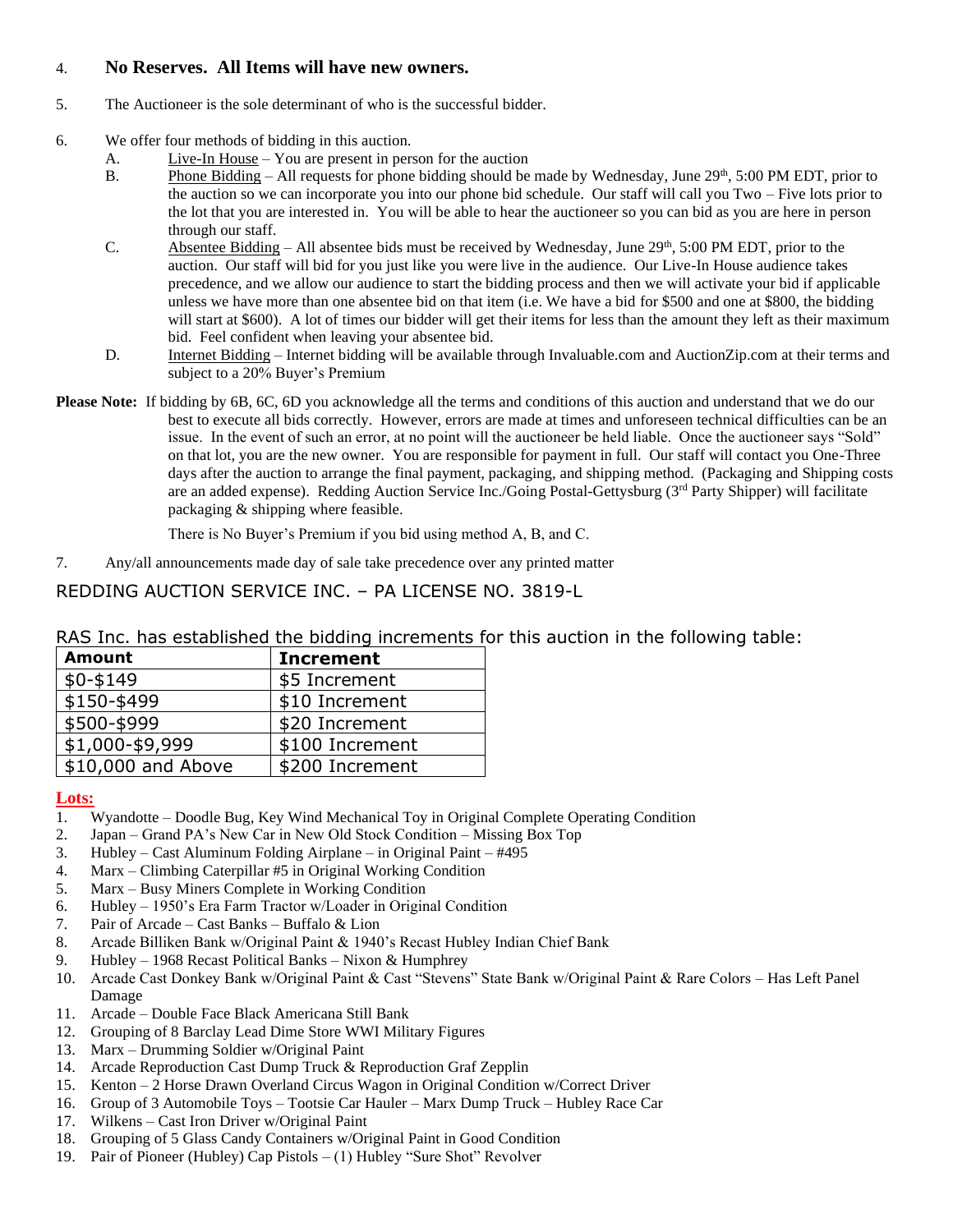- 20. Grouping of 5 Hubley & Tootsie Toys w/Original Paint
- 21. Girad Siren Fire Chief Car in Original Condition Not Tested
- 22. Marx Butter & Eggs Man in Excellent Condition Complete & Working
- 23. Japan Farmer John Battery Op in Very Good Condition Not Tested
- 24. Japan Celluloid Xylophone Player in Working Condition
- 25. Kenton "Royal" Cast Iron Miniature Cook Stove
- 26. Wyandotte Humphrey Mobile in Original Condition Working Order
- 27. TPS Japan Roller Skating Clown in Working Condition
- 28. Spiral Top Airplane Toy in Complete Original Condition American Made
- 29. Probable German Single Horse Wagon Exceptional Construction In Original Paint
- 30. GI Joe By Unique Art Jouncing Jeep in Working Order Original Condition
- 31. Arcade  $5\frac{1}{2}$ " Cast Bank Building
- 32. Arcade Cast Dog Bank & Hubley Prancing Pony Cast Bank Both w/Original Paint
- 33. Porky Pig 9½" High Cast Bank w/Original Paint
- 34. H-Japan Friction Armored Car Savings Bank in Working Condition
- 35. Kenton Toys "Dray" All Original 2 Horse Wagon w/Ives Driver
- 36. Lot of 4 Various Farm Implements Some Have Issues
- 37. Grouping of 4 Early Tin Items Pop-Eye Dime Bank Chein Coin Bank J. Chein Globe Bank Educational Time Piece
- 38. Exceptional Set of Britain's Fox Hunt w/12 Riders, 8 Hounds, 1 Fox, 4 Handlers & 1 British Guard
- 39. Marx Whoopee Car in Original Working Condition
- 40. Marx Pop-Eye Express in Original Working Condition Parrot is Present in Very Good Condition
- 41. Marx Joy Rider, Crazy Car in Original Working Condition
- 42. Marx Amos & Andy Taxi Cab Working in as Found Original Condition
- 43. Marx Honeymoon Cottage Very Clean in Working Condition
- 44. Original Ives Donkey Cart Complete w/Driver in Original Condition
- 45. Arnold A-754 Military Motorcycle Complete w/Original Paint
- 46. Pair of Original Marx Military Tanks in Working Condition
- 47. Cragstan Stutz Bearcat, Friction Powered Sports Car In Working Condition w/Original Box
- 48. Hubley 1950's Era Diesel Track Loader w/Original Paint
- 49. SH Japan Friendship-7 Mechanical Friction Spaceship in Working Condition
- 50. Marx Merry Makers Mouse Band Complete in Working Condition
- 51. Jazzbo Jim Made by Unique Art 100% Original in Working Order
- 52. Rich Toy Company Wooden Borden's Milk Wagon 100% Original Complete w/Extra Milk Cans
- 53. Ferdinand Strauss Tip-Top Porter Key Wind Mechanical
- 54. Pair of Gibbs Swing Toys in Original Condition
- 55. Flasho "The Mechanical Grinder" in Original Box in Good Condition Mfg. by Girard #10
- 56. Hubley Harley Davidson Motorcycle in Military Green Original Rims w/Replacement Tires & Rider
- 57. Tonka Toys Wrecker Truck w/Original Paint & Correct Tires All 4 Labels are Intact Hoist is Complete Missing 1 Loading Light
- 58. Hubley Farm Tractor w/Wide Front End Original Paint & Good Tires
- 59. Strutco Hydraulic Dump Truck Fully Functional in Excellent Condition
- 60. Smitty Toys Smith Miller Calif Frueflauf Grain Hauling Tractor Trailer "Famous Trucks in Miniature" Has Wooden Bed In Great Condition
- 61. The Conestoga Co. Bethlehem, PA No. 10FC Big Bang Cannon in Original Box No. 10CC Charger
- 62. German UEHA Howitzer Field Gun Toy in Very Good Condition 2 Wooden Rounds
- 63. Vintage No. 10AC Big Bang Cannon Field Gun w/w/Dual Wheels & 10CC Charger 17½" Long Army Green Color Big Bang Sticker on Front
- 64. Hubley P-38 Fighter w/Original Box
- 65. Hubley American Eagle w/Folding Wings Red, White & Blue Color
- 66. Pair of Hubley Copters Blue #309 U.S. Navy Yellow Forest Ranger
- 67. Pair of Hubley Single Engine Airplanes Both w/Military Green Camo
- 68. Probable Marx Pressed Steel Airplane
- 69. Pair of Hubley Single Engine Airplanes Both are Orange & Yellow Flying Circus
- 70. Hubley No. 751 Folding Wing Jet in Original Box
- 71. Pair of Hubley P-38 Fighter Planes Both are Red & Silver
- 72. Pair of Hubley Single Engine Folding Wing Airplanes Both are Blue & Silver
- 73. Hubley Flying Circus Action Metal Stunt Planes Un-Opened in Original Box #21216
- 74. Pair of Hubley Copters Orange Color Forest Ranger Yellow Military Both w/Folding Blades
- 75. The Ultimate Soldier 1/18 Scale P38-L Special Edition Major Thomas B. McGuire 2nd Highest Ace McGuire Air Force Base Named in his Honor – Aircraft & Pilot in Original Box
- 76. Admiral Toys 1/18 Scale F-86E Sabre Jet Aircraft Limited Edition Capt. Cliff D. Jolley Korea 335th Squad 7 MIG/15 Kills Silver Star Recipient – Model in Box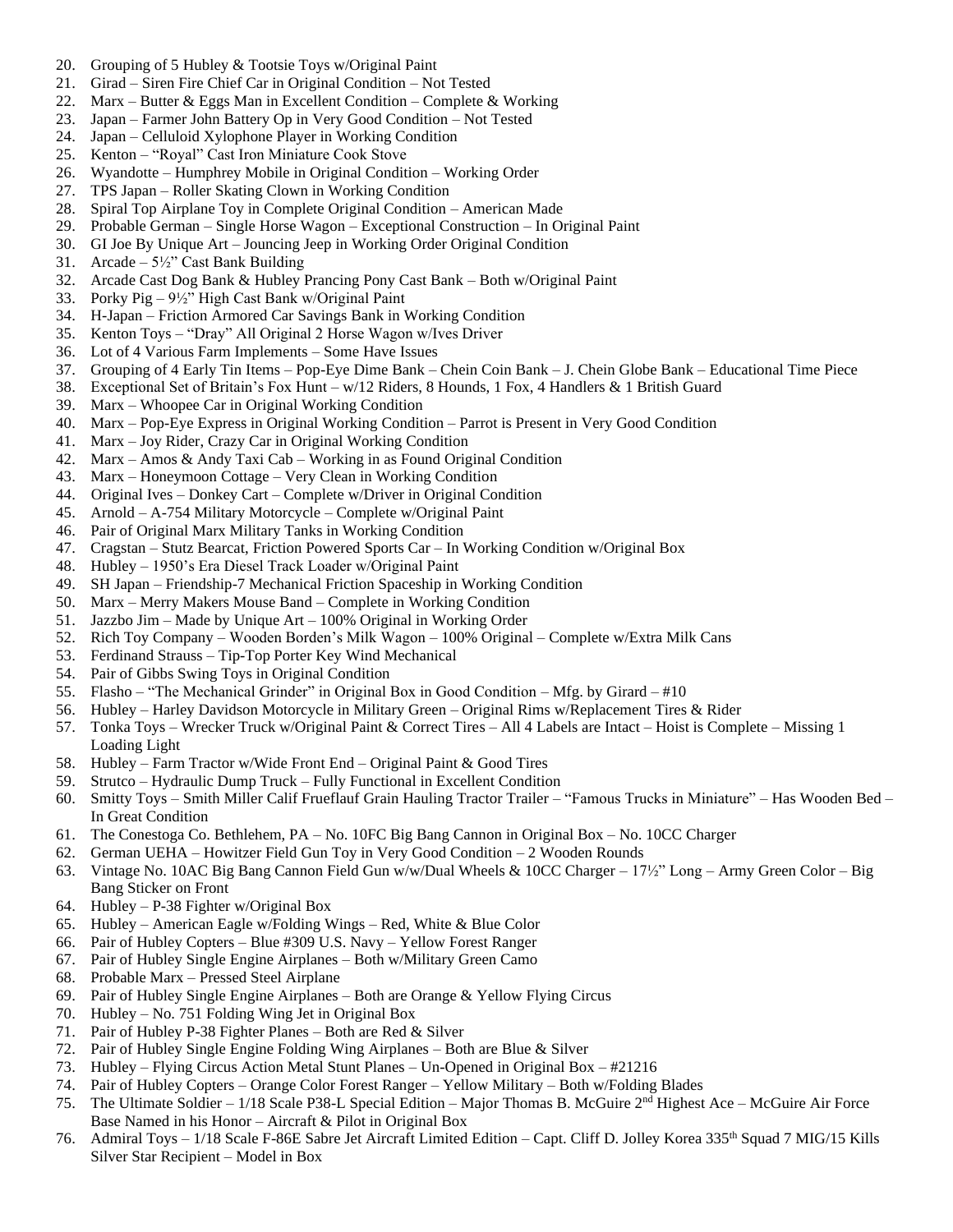- 77. The Ultimate Soldier 1/18 Scale F-104G Starfighter Special Edition in Original Box
- 78. The Ultimate Soldier 1/18 Scale P-38J Lightning Mag. Charles MacDonald Commanded the 475<sup>th</sup> Fighter Group "Putt Putt Maru" 3rd. Flank Fighter Ace in the Pacific Aircraft & Pilot in Original Box
- 79. The Ultimate Soldier 1/18 Scale MIG-15BIS Korea Col. Yevgeni Pepelyayev Top Russian Ace 19 VICS Aircraft in Original Box w/Pilot
- 80. The Ultimate Soldier 1/18 Scale F4U-1A Corsair Lt. CDR Roger Hedrick VF-84 (USS Bunker Mill) Aircraft & Pilot in Original Box
- 81. Pair of Hubley American Eagle Folding Winged Airplanes Both are #495
- 82. Heavy Metal B-17 "Memphis Belle" Airplane (FMPM) 26¼" Wingspan & 19" Long Very Detailed Aircraft
- 83. Pair of Hubley Single Engine Airplanes Orange & Yellow Red & Silver Flying Circus
- 84. Hubley Copter w/Folding Blades & 1977 Gabriel Ind. Twin Engine Airplane
- 85. Hubley Mighty Metal Helicopter Un-Opened in Original Box #21212
- 86. Louis Marx "Fort Apache" No. 4685 Appears to be Complete in Exceptional Condition
- 87. Effanbee Legend Series #2981 John Wayne "American Guardian of the West" Doll in Original Box
- 88. Hubley #475 Bell Telephone Truck w/Shovel Hoist is Intact
- 89. Design Line Telephone "Snoopy" Countertop Telephone in Original Box w/Manual
- 90. Roy Cox Thimble Drome Champion #19 Race Car
- 91. Metal Masters Streamline Chrome Plated Bus & Tootsie Toy Futuristic Car
- 92. Pair of Hubley Cast Iron Miniature Toys Tow Truck Dump Truck Both w/Original Paint
- 93. Charlie Chaplin All Original Glass Candy Container/Bank & Miniature Officers Sword Letter Opener w/Scabbard
- 94. Early John Deere Cast Aluminum Tractor
- 95. Hubley Farm Tractor w/Original Paint
- 96. Hubley Diesel Diecast Aluminum Road Roller w/Original Paint
- 97. Arcade Mod. 70 Oliver Orchard Tractor 100% Original In Excellent Condition
- 98. 1950's Era Bell Telephone Truck by Hubley Complete w/Winch Original Paint In Very Good Condition
- 99. Exceptional Tonka Volkswagen Beetle in Mint Condition #52680
- 100. Dayton Hill Climber Touring Car in Original Condition Working Order Complete w/Driver
- 101. Wilkens "Sulky" Original Condition w/Original Paint
- 102. 1950's Era Book of Knowledge Baseball Mechanical Bank "Hometown Battery" In Original Condition
- 103. 1950's Era Book of Knowledge Artillery Mechanical Bank w/Passaic-Clifton National Bank & Trust Co. Badge In Original Condition
- 104. Book of Knowledge Canon Mechanical Bank In Original Condition US & Spain
- 105. Cortland Ice-cream Vender In Excellent Condition Works Very Well
- 106. Marx Tricky Taxi in Original Box Working Condition w/Key End Flaps are Missing from Box
- 107. Grouping of 8 Cast Figurines Owl, Pencil Holder, 2 Pilgrims, Horse, Elephant & Other All are Hubley
- 108. Grouping of 8 German Lead Cast Animals 6 Deer, 1 Bear & 1 Buffalo
- 109. Lot of 12 Celluloid Figures Cows, Horses, Goat, 2 Solid Celluloid Elephants & 1 Chicken
- 110. Lot of 2 Schuco Toys The Tumbling Mouse Combing Monkey Both are Working
- 111. 2 Arcade Cast Cars, 1 Erie Zephyr, 1 Barclay Union Pacific Engine, 6 Various Tootsie Cars Most have Small Issues
- 112. Grouping of 7 Various Pistols & Other Water & Cork Pistols, Hubley Cap Gun, Snap Pistol & Other
- 113. German Putz Village 6 Buildings & Various Figures In Excellent Condition
- 114. Grouping of Various Marx, Linsey, Dinky & Other Toys
- 115. Nichols Industries "Stallion 45 Mark II" Toy Cap Gun In Excellent Condition w/Original Box Complete Set
- 116. Grouping of 5 Cast Iron Toys Motorcycle, Sedan, Reproduction Race Car, Soldier & Bank
- 117. Japan Stunt Flyer Mechanical Airplane Working in Original Condition
- 118. ALPS Japan Mechanical Television Spaceman w/Box & Key 100% Original Un-Played Condition!
- 119. Grouping of 6 Dime Store Lead Figurines  $-5$  Indians & 2 Nurses on a Park Bench
- 120. Cragstan Battery Powered "MR Fox the Magician" Disappearing Rabbit in Very Good Original Box Rabbit is Present
- 121. Grouping of 12 Toys Match Box, Tonka, Tootsie Toys, Hot Wheels & Barclay Night Coach All in Original Condition
- 122. Occupied Japan Celluloid Santa & Reindeer on Sleigh w/Original Box In Mint Condition
- 123. Hobby Craft Messerschmitt BF-109-E Balsa Wood Scale Model Unassembled in Original Box
- 124. Hadson Japan Rocket Racer Friction Car w/Box Un-played & 100% Original
- 125. American Flyer Lines #4039 Standard Gauge Electric Locomotive "Presidents Special" Includes #4082 Valley Forge, #4080 U.S. Mail & #4081 Washington – Train in Original Condition w/Original Paint – 2 Doors are Missing on Postal Car & Roof on Valley Forge Car Needs Work
- 126. American Flyer Standard Gauge Track 11 Curved Sections & 8 Straight Sections w/100-Watt Toy Transformer
- 127. Pair of Japanese Toys Red & White Friction Sedan & Modern Toys MT Lever Action Tin Lizie Both in Working Condition
- 128. Pair of Early Tootsie Toys Mack Bull Dog Coal Truck & Cadillac Sedan
- 129. Tootsie Toy Fire Truck w/Original Paint Very Good Condition
- 130. Bandi 4 Automobile Set in Original Box Fiat, Citroen, Volkswagen & Saab Item #10615 In New Old Stock Condition
- 131. Product Miniature Co. IH Pickup Truck 5 Window
- 132. AMT Cadillac 2 Door Hard Top Friction Car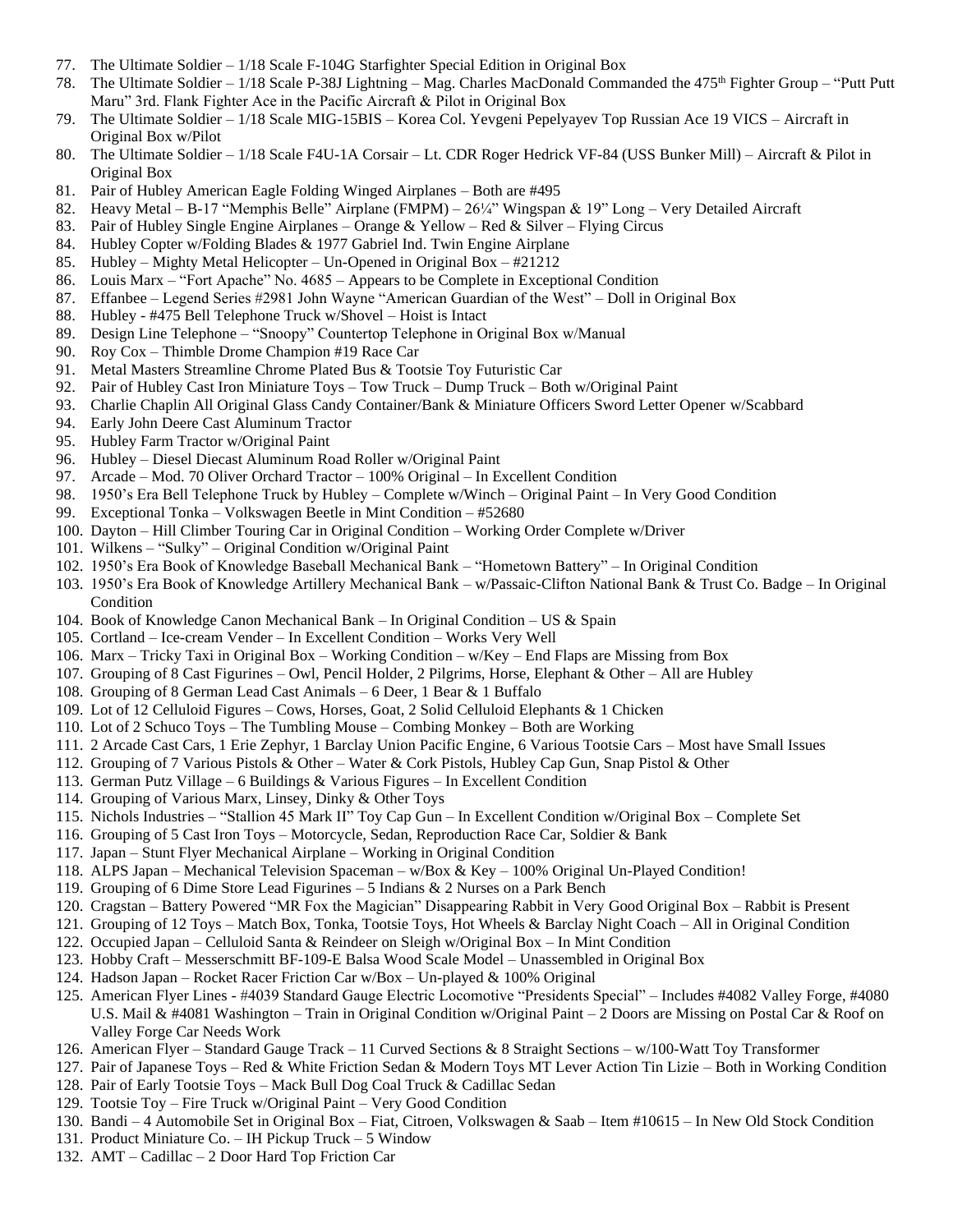- 133. AMT Buick Roadmaster 4 Door Sedan Friction Car
- 134. AMT 1958 Studebaker Commander 2 Door Hard Top Friction Car
- 135. Ideal Models Co. Plymouth Power Flite 4 Door Sedan Friction Car
- 136. AMT Plymouth 2 Door Stationwagon Friction Car
- 137. AMT Chevrolet 4 Door Sedan Friction Car
- 138. Probable AMT Chevrolet Belair 2 Door Hard Top Friction Car
- 139. AMT Buick Roadmaster 56-57 4 Door Sedan Friction Car
- 140. AMC 1975 Pacer X in Original Box Mellow Yellow
- 141. AMT Dodge Custom Royal 4 Door Sedan Friction Car
- 142. AMT Plymouth 2 Door Coupe Friction Car
- 143. AMT Ford V-8 4 Door Sedan Friction Car
- 144. AMT Ford Thunderbird 2 Door Convertible Friction Car
- 145. Jo-Han 1957 Plymouth Belvedere 2 Door Hard Top Friction Car
- 146. AMT Plymouth 2 Door Coupe Friction Car Bottom Needs Cleaned
- 147. AMT Plymouth 4 Door Sedan Friction Car
- 148. AMT Studebaker 2 Door Hard Top Friction Car
- 149. AMT Cadillac Coupe De-Ville 2 Door Hard Top Friction Car
- 150. AMT Studebaker Golden Hawk 2 Door Coupe Friction Car
- 151. AMT Buick Roadmaster 4 Door Sedan Friction Car
- 152. AMT Buick Roadmaster 4 Door Sedan Friction Car
- 153. AMT 56-57 Buick Century Convertible Friction Car
- 154. AMT Studebaker 2 Door Hard Top Friction Car
- 155. AMT Wind-Up Pontiac 4 Door Sedan Friction Car
- 156. Jo-Han 1970 442 Oldsmobile 2 Door
- 157. Jo-Han 1957 Desoto Sportsman 4 Door Sedan
- 158. Jo-Han Desoto 4 Door Sedan Friction Car
- 159. Pontiac V-8 2 Door Sedan Friction Car
- 160. Pair of Empty AMT Original Boxes Ford & Buick
- 161. Pair of Kesner Boy & Girl Dolls Jointed Composition Bodies & Hands Have Tattered Original Clothing Dolls in Good Shape
- 162. Pair of German Bisque Dolls Baby Jointed Doll & Golden Junior Girl Doll
- 163. German Kewpie Jointed Boy Doll
- 164. German Bisque Jointed Girl Doll
- 165. A&M Boy Doll w/Composition Body Original Clothing
- 166. Pair of German Bisque Jointed Girl Dolls
- 167. Pair of German Bisque Jointed Girl Dolls As Found
- 168. Grouping of 25 Britain's Lead Farm Animals Nice Grouping
- 169. Grouping of 21 Britain's Lead Farm Animals Nice Grouping
- 170. Little Red Riding Hood Doll Series Little Red Riding Hood in Pieces but Complete & Perfect (Needs Reassembled) Big Bad Wolf & Grandma are Very Nice – Great Set
- 171. Very Desirable Tommy Tucker by Bruno Schmidt 24" Boy Doll w/Articulated Composition Body & Bisque Head Original Clothing & Shoes – Appears to be in Perfect Condition
- 172. Exceptional Buster Brown Cast Bank
- 173. Buster Brown Collectibles Rulers, Childs Ring, Pocket Pen, Lapel Pin, 1904 Coin & Other
- 174. Buster Brown Collectibles Scarf Clasp, Flat Tin Whistle, Felt Patch & Cricket Clicker
- 175. Buster Brown Collectibles Scissors, Rare Yo-Yo, Porcelain Dolly, Wooden Whistle & Tin Whistle
- 176. Buster Brown Collectibles 2 Childs Rings, Porcelain Doll, Ink Stamp, Yo-Yo
- 177. Buster Brown Ground Spices Mustard Tin Steinwender-Stoffregen Coffee Co., St. Lewis Extremely Rare Tin
- 178. Buster Brown Pure Spices Turmeric Jas. H. Forbes Tea & Coffee Co. St. Louis Extremely Rare Tin
- 179. Buster Brown & Tige Bronze Belt Buckle "In the New York Herald"
- 180. Buster Brown 3pc. Flatware Set Coin Silver/Extra Plate
- 181. Buster Brown Collectibles 2 Childs Rings, Ink Stamp, Tin Hook (Buster Brown Vacation Days Carnival)
- 182. Buster Brown Teacup & Saucer
- 183. Buster Brown Exceptional Plastic Store Case Promotional Sign  $7\frac{3}{4}$ " Wide &  $6\frac{1}{2}$ " High
- 184. 1 5/8" Peppermint Lattice Marble & 1¾" Lattice Swirl Marble
- 185. 1 1/8" Lattice Swirl Marble American Made
- 186. Grouping of 3 Tops 1 is Lindstrom Metal Top & 2 are Wooden
- 187. Grouping of Vintage Toys Jointed Teddy Bear, German Dog Wagon & 3 Composition Military Figures
- 188. Pair of Japan Swinging Monkey & TN Japan Tumbling Dog
- 189. Hubley #495 Folding Wing Airplane Red & Silver
- 190. Grouping of Tootsie Trains 2 Engines, Gondola Crane Car & Pioneer Stock Car
- 191. Grouping of 3 Tin Toys  $-2$  Japan Wind-Up Vehicles & 1 Marx Old Jalopy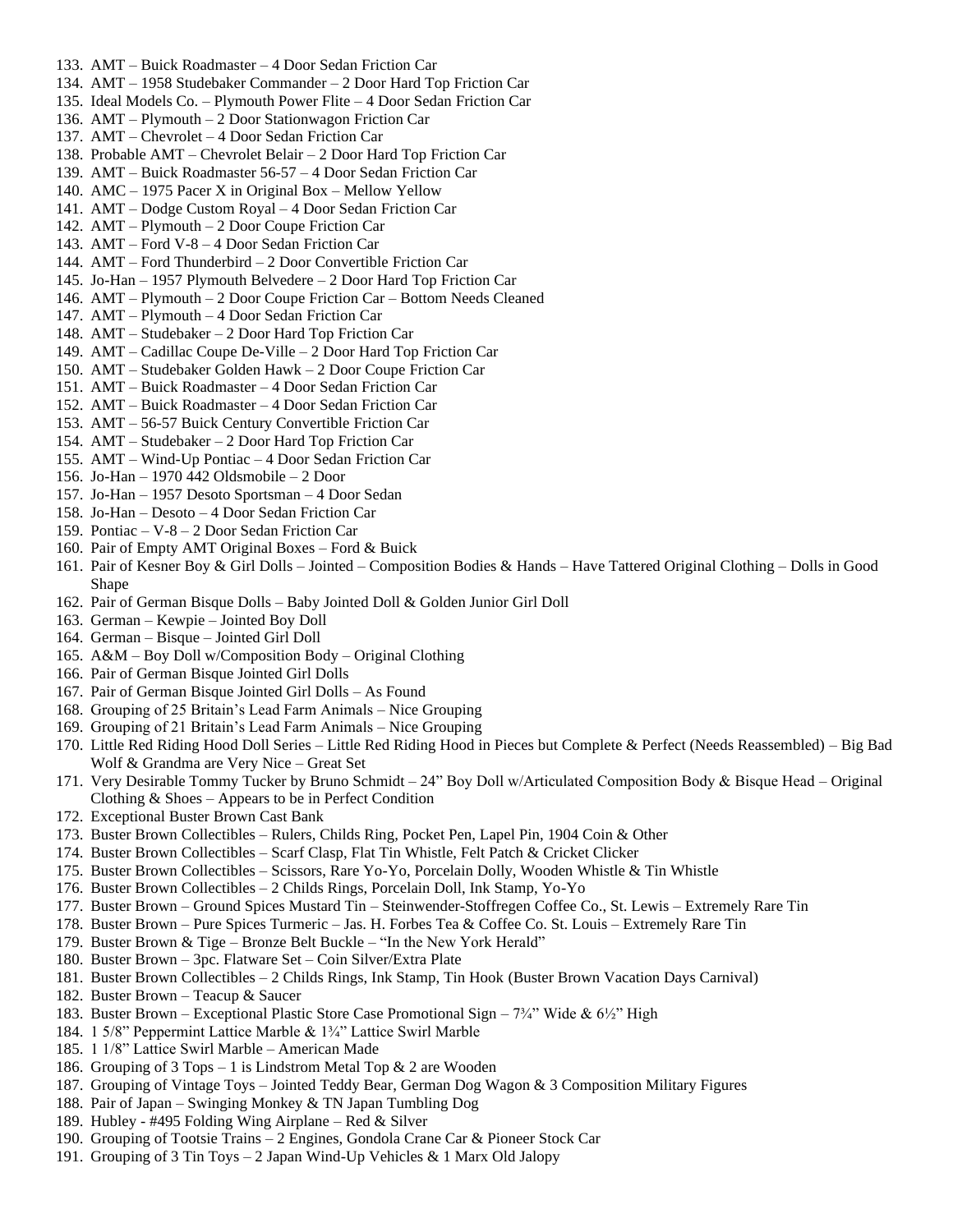- 192. Xonex 1993 U.S. Army Pursuit Plane 1/3 Scale Die Cast Metal Pedal Car in Original Box w/Certificate of Authenticity #04234 of 10,000
- 193. Xonex Coca Cola Skippy Fire Chief Pedal Car 1/3 Scale Limited Edition Autographed by "Ken Kovach" in Original Box #3973 of 10,000 – Toy has Sticker Number – Box is Not 100% & Does Not have Certificate of Authenticity
- 194. Early Adjustable Single Skate Original Condition
- 195. Schoenheit Articulated Donkey Very Good Condition Complete & Correct
- 196. Tram-Way Key Wind Train in Original Box Hess Co. Mfg. YH Made in US Zone Germany As New
- 197. Minister Delux Friction Car w/Original 2pc. Box In New Old Stock Condition
- 198. Tonka Sanitary System Garbage Truck w/Dumpster Boom in Original Condition 2 Extra Dumpsters Boom is Functional All Parts Appear to be Complete
- 199. Tonka Toys Manual Hoist Dump Truck w/Operating End Gate Original Red & Green Paint All Tires are Correct & Both Labels are Intact
- 200. Keystone #6800 Pullman Ride on Train Car Electrified In Original Condition
- 201. Mattel Barbie & Ken U.S. Marine Corps Stars & Stripes Never Opened
- 202. Pair of Vintage Military Dolls 9½" Tall Marine & 10½" Tall Cloth Soldier
- 203. U.S.M.C Belt & Holster Set 10" Long
- 204. Hasbro G. I. Joe Marine Paratroop Game
- 205. U.S.M.C Amphibious Jeep T-13068 Friction Tin Litho
- 206. Grouping of 6 Metal Iwo Jima Marines 54mm in Original Box Strombecker
- 207. Grouping of 12 Grey Iron Dime Store Marines 3" Tall
- 208. Toy Toter U.S. Marines & Recon Jeep in Plastic Carrying Case
- 209. Britain's LTD Set #7466 5pc. Marine Crops Color Party
- 210. World War I Metal U.S. Marine Plane w/Working Wind-Up Wheels 17" Long & 17" Wingspan
- 211. Toys for Tots U.S. Marine Corps 2pc. Plate & Mug Children's Set
- 212. J. Chein Tin Litho Wind-Up Walking Soldier Excellent Working Condition
- 213. U.S. Marine Air/Sea Rescue Plane Ideal Wind-Up Propeller In Partial Working Order
- 214. Grouping of 15 Vintage Metal Toy Soldiers/Marines 2¼" Tall 3 Different Poses
- 215. U.S. Marine Corps #6096 Vintage Tin Litho Friction Powered Jet
- 216. Remco U.S. Marines #500 Electronic Walkie Talkie Set w/Box
- 217. Grouping of 15 Vintage Barclay Dime Store Soldiers
- 218. Grouping of 3 WM Britain Sets of U.S. Marines #7301, #7303 & #7304 Drill & Bugle Corps & USMC Color Party
- 219. G.I. Joe Action Marine Masterpiece Edition Never Opened
- 220. Cox Gas Powered .049 Engine Powered Control Line Airplane Corsair Never Opened
- 221. Grouping of 22 Assorted Dime Store Soldiers & Marines Barclay, Grey Iron & Manoil
- 222. Traditions Civil War Union Soldier Set #903 Brand New
- 223. Grouping of 20 Britain's 54mm Metal U.S. Marines in Dress Blues
- 224. Grouping of 10 Assorted Dime Store Marines Molded Products Grey Iron, Manoil & Flats (MAR)
- 225. Lumar U.S.M.C Marine Corps Truck w/Cover 18" Long
- 226. Grouping of 10 Assorted Dime Store Figures 3" Tall George Washington, Cowboy & Soldiers
- 227. Grouping of 20 Dime Store Metal Podfoot U.S. Marines 3" Tall
- 228. WM Britain's Set #228 U.S. Marine Corps w/Officer
- 229. Homemade WWII Bent Wing Corsair Airplane 11" Long Great Detail
- 230. Semper Fidelis U.S. Marine Corps Pedal Car New
- 231. Vintage Big Bang Cannon Mfg. by Conestoga Co. Bethlehem PA 24½" Long w/Cast Body & Wheels & Tin Barrel & Carriage – Black in Color
- 232. Vintage Big Bang Cannon No. 10FC w/No. 10CC Charger 24½" Long On Tandem Axles Army Green Color
- 233. Hubley Action Metal Carrier Plane American Eagle #21214– Unopened in Original Box
- 234. Pair of Hubley #495 Folding Wing Airplanes American Eagles
- 235. Pair of Hubley Single Engine Aircrafts Non-Folding Wheels Both are Silver & Red
- 236. Pair of Hubley Folding Blade Copters Orange Forrest Ranger & Military Green
- 237. Hubley Single Engine Airplane Flying Circus Style
- 238. Pair of Hubley Airplanes U.S. Army Single Prop & P-38 Fighter
- 239. Pair of Hubley P-38 Aircrafts Both are Military Green
- 240. Hubley Copter w/Folding Blades #483 in Original Box
- 241. Pair of Hubley Single Engine Airplanes Yellow & Orange Silver & Red Flying Circus
- 242. Pair of Hubley #495 Folding Wing Aircrafts Blue & Silver Yellow & Orange
- 243. Pair of Hubley #495 Folding Wing Aircrafts American Eagles Yellow & Red Open Cockpit Blue, Red & Yellow
- 244. Pair of Hubley Folding Wing Aircrafts Gray & Red Silver & Red
- 245. Pair of Hubley P-38 Aircrafts Both are Red & Silver
- 246. Pair of Hubley Single Engine Airplanes Both are Orange & Yellow Flying Circus
- 247. Pair of Hubley Folding Blade Copters Military Blue Yellow
- 248. Pair of Hubley P-38 Aircrafts Red & Silver Blue & Silver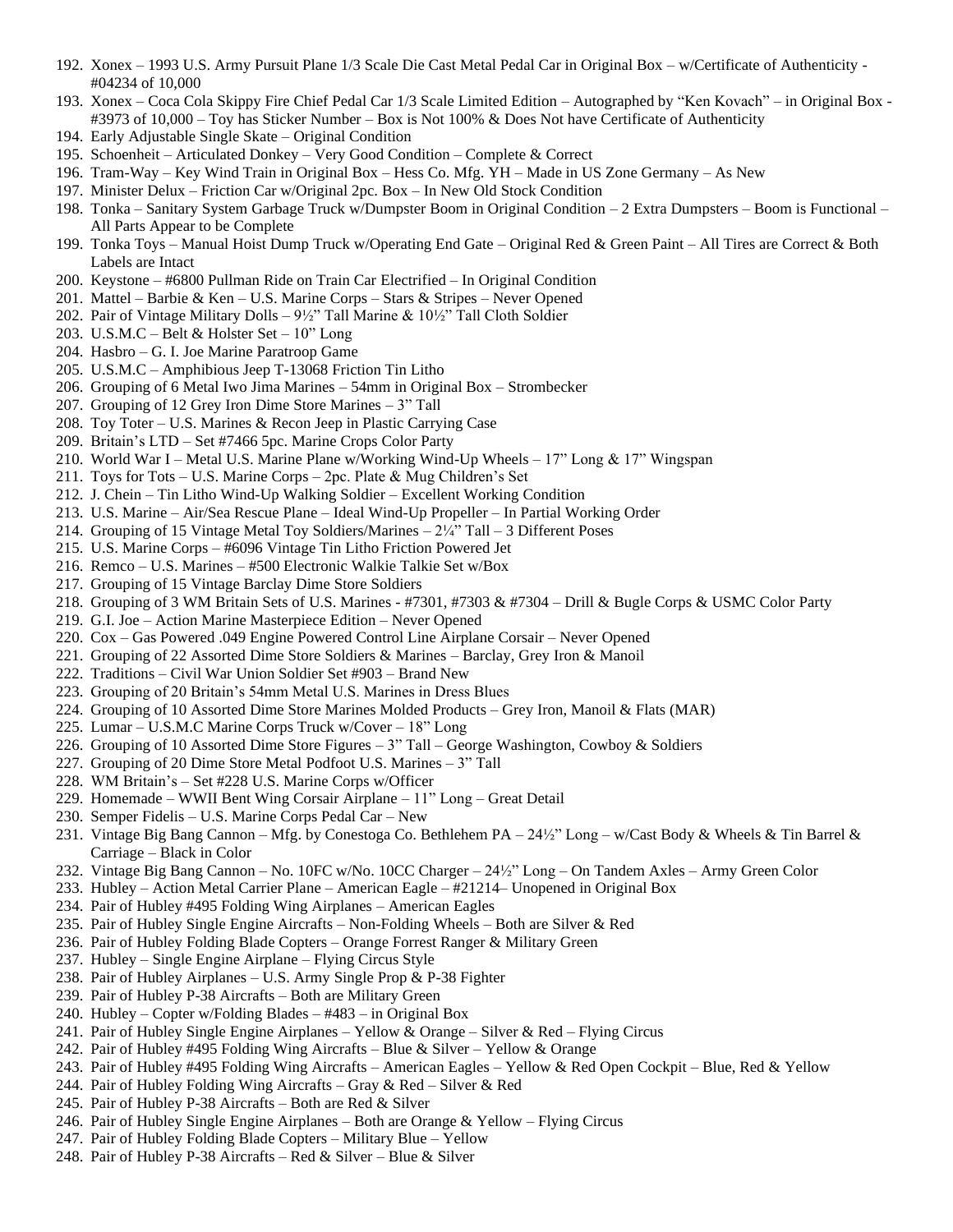- 249. Vintage Big Bang Cannon No. 10FC w/10CC Charger 17½" Long Cast Body & Wheels Army Green Color
- 250. Penny Pack 1-Cent Trade Stimulator in Original Condition Gum Ball or Cigarette Very Nice Missing Key
- 251. McDewell Loup De Loup Mfg. Co. of Pittsburg Not Working In Very Good Condition
- 252. Lindstrom Shako Dog & TPS Fishing Bear Both are in Working Condition
- 253. Marx Sky Bird Flyer w/Tower Base, Power Plane & Counterweight Plane Missing Connecting Wire
- 254. Battery Operated Hen Laying Eggs Made in China Eggs are Present Box is Complete
- 255. Nylint No. 9140Z Drydene Oil Delivery Truck "City Delivery" Unopened in Original Box
- 256. Grouping of 11 Mixed Composition, Bisque & Other Farm Animals Lion, Fish, Ducks & Other
- 257. Arcade Nickel Plated Driver for a Car
- 258. Daisy Mod. 118 Targeteer .118 Cal. Chrome Finish
- 259. 1994 Xonex Intl. 1/3 Scale Limited Edition Die Cast Metal Pedal Ladder Car New in Original Box
- 260. Kingsbury Fire Pumper 100% Original in Working Condition
- 261. Japan Greyhound Scenicruiser Express Friction Bus
- 262. Unknown Manufacture 1963 Oldsmobile 2 Door Convertible
- 263. AMT Studebaker 2 Door Hard Top
- 264. AMT Edsel 1958 2 Door Hard Top Friction Car Excellent Condition
- 265. AMT Buick Roadmaster 4 Door Sedan Friction Car
- 266. Hubley Kiddie Toy Tanker Metal/Plastic
- 267. Unknown Manufacture 1970 Pontiac GTO 500 In Original Box
- 268. AMT Ford Fairlane Victoria 2 Door Hard Top Friction Car
- 269. Banthrico Inc. Dodge Sedan Bank Original Paint Some Wear
- 270. AMT 55-57 Buick Roadmaster 2 Door Hard Top Friction Car Missing 1 Red Marker Light on Corner Panel
- 271. Jo'ahn Models Oldsmobile Holiday 4 Door Sedan Friction Car
- 272. Possible AMT Chevrolet Belair Station Wagon Friction Car Missing Gearing
- 273. AMT Studebaker V-8 2 Door Hard Top Friction Car
- 274. AMT Lincoln Continental 2 Door Friction Car
- 275. Marx Big Loo Giant Moon Battery Operated Robot in Very Good Overall Condition Missing Rockets
- 276. Japan 1950's Era Chiefton Robot All Original Condition
- 277. The State Fair Stunt Pilot N451 Mechanical Airplane In Working Condition
- 278. TPS Violin Clown on Stilts In Working Condition
- 279. Grouping of 6 Various Lead Figures Elephant, 2 Dogs, Carriage, Turkey & Bunny
- 280. USAF TA143 Airplane Model Yellow & Black in Color 18" Wingspan On Stand
- 281. Grouping of 9 German Lead Cast Animals Donkey, Camel, Dog & 6 Deer
- 282. Strutco Ready Mix Concrete Truck in Excellent Condition Red & White in Color Original Paint
- 283. Langson Mfg. Super Nu-Matic Jr. Harmless Paper Buster Gun in Original Box 1 End Fold is Loose Original As New Condition
- 284. Lindstrom Wind-Up Bird, Jumping Bird & Marx Hee-Haw Horse Cart (Legs & Ears are Missing)
- 285. Red Line 1969 Hot Wheels Tom Mcewen Dragster Plymouth & Coca Cola Very Good Condition Rare Car
- 286. Grouping of 3 Tonka Miniatures 2 Tonka #555 Wreckers & 1 #535 Tonka Dump All in Original Boxes w/Fold Out Advertising Booklet
- 287. Strutco Log Truck w/Chrome Cab Both Labels are Present Trailer in Very Good Condition
- 288. Fisher Price 1940's Era Walt Disney Ent. Wooden Pluto Complete & Correct
- 289. Alps Friction Tubleing Motorcycle Working in Excellent Condition
- 290. Tonka Toys Thunderbird Express Tractor Trailer White in Color Original Paint Missing 1 Hub Cap on Trailer
- 291. Bing Germany Pigmy Phone Tin Cased Phonograph Has Original Key & Horn In Working Condition
- 292. Lehman Original Motor Coach Made in Germany Original Condition Driver is Present Needs Winding Spring Attention
- 293. German Penny Toy Child in Highchair
- 294. Barclay 2 Horse Stagecoach w/Driver Original Paint Excellent Condition
- 295. Guntherman Merry Go Round in as Found Condition Has Original "Made in Germany" Tag
- 296. Steel Craft 1930's Era Road Roller in Original Paint Very Good Condition
- 297. Tonka Toys Early Utility Truck w/Original Paint All 4 Labels are Very Good Correct Tires Missing End Gate
- 298. Vintage Big Bang Cannon No. 10AC Field Gun w/Dual Wheels 17½" Long Army Green Color Big Bang Sticker on Front
- 299. Vintage Big Bang Cannon No. 15FC w/15CC Charger w/5¼" Cast Iron Wheels Cast Body & Tin Barrel & Carrier Army Green Color
- 300. MT Expert Motorcyclist in Pristine Unused Condition Incredible Toy in Original Box w/Hang Tag Box is Complete Corner Flap is Loose but Present
- 301. Exceptional Paper Litho on Wood Noah's Arc w/Removable Roof Contains Alphabet Puzzle Animals Very Good Condition
- 302. Guntherman Banjo Player in Original Condition Missing Neck of the Banjo In as Found Condition
- 303. Guntherman Mechanical Swing Ride Germany Un-Tested In as Found Condition